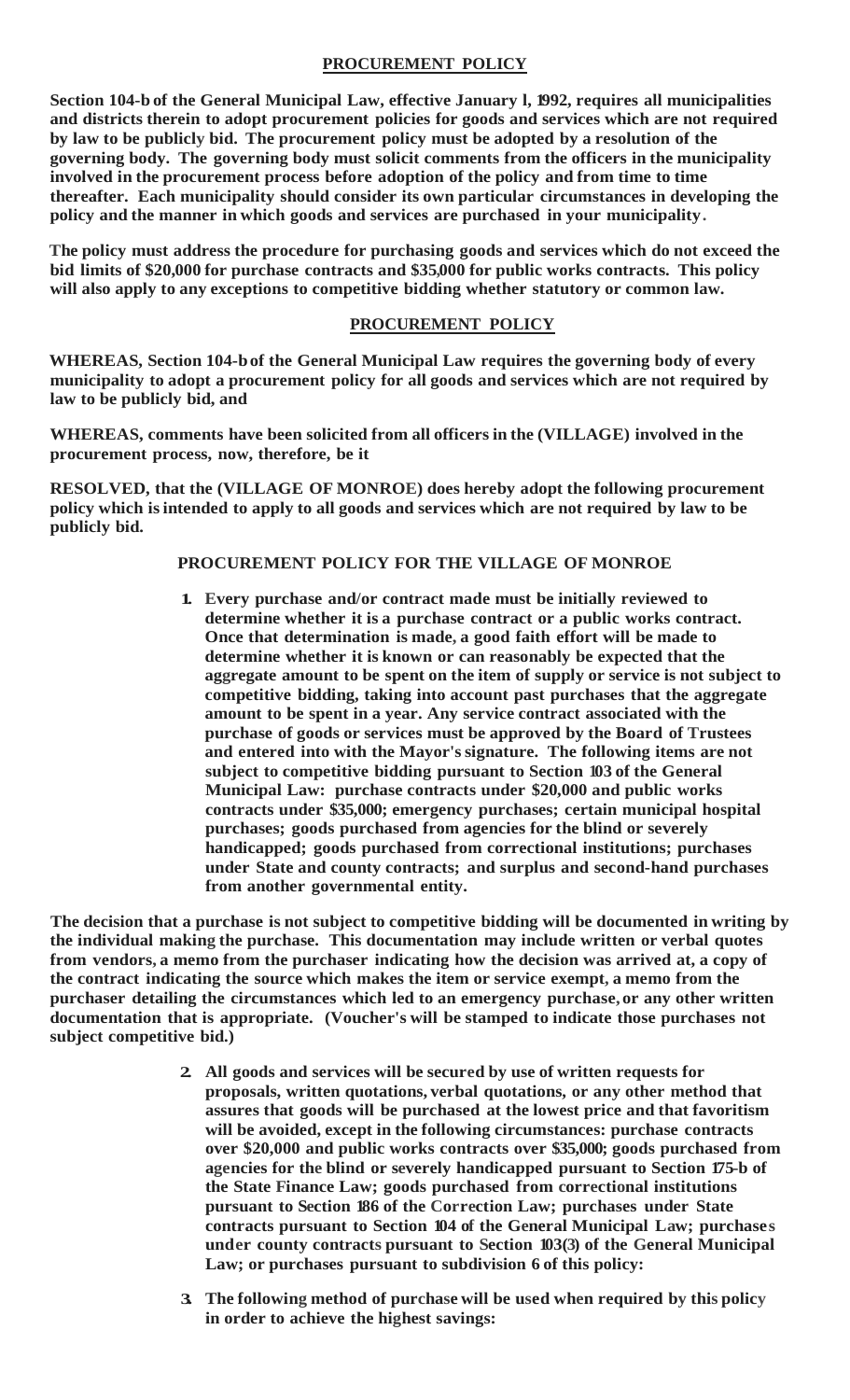**Estimated Amount of Purchase Contract Method**

| $\frac{1}{2}$ 0 - \$ 249 | Vendor may be selected by purchaser without competitive quote. |
|--------------------------|----------------------------------------------------------------|
| $$250 - $2,999$          | 2 Verbal Quotations                                            |
| $$3,000 - $20,000$       | 3 written I fax quotations or written request for proposals    |

## **Estimated Amount of Public Works Contract Method**

| $$250 - $2,999$    | 2 Verbal quotations                                         |
|--------------------|-------------------------------------------------------------|
| $$3,000 - $4,999$  | 2 Written / fax quotations                                  |
| $$5,000 - $35,000$ | 3 Written / fax quotations or written request for proposals |

**A good faith effort shall be made to obtain the required number of proposals or quotations. If the purchaser is unable to obtain the required number of proposals or quotations, the purchaser will document the attempt made at obtaining the proposal. In no event shall the failure to obtain the proposals be a bar to the procurement.**

- **4. Document is required of each action taken in connection with each procurement.**
- **5. Documentation and an explanation is required whenever a contract is awarded to other than the lowest responsible offeror. This documentation will include an explanation of how the award will achieve savings or how the offeror was not responsible. A determination that the offeror is not responsible shall be made by the purchaser and may not be challenged under any circumstances.**
- **6. Pursuant to General Municipal Law Section 104-b(2)(f), the procurement policy may contain circumstances when, or types of procurements for which, in the sole discretion of the governing body, the solicitation of alternative proposals or quotations will not be in the best interest of the municipality. In the following circumstances it may not be in the best interest of the VILLAGE OF MONROE to solicit quotations or document the basis for not accepting the lowest bid:**
	- **a. Professional services or services requiring special or technical skill, training or expertise. The individual or company must be chosen based on accountability, reliability, responsibility, skill, education and training, judgment, integrity, and moral worth. These qualifications are not necessarily found in the individual or company that offers the lowest price and the nature of these services are such that they do not readily lend themselves to competitive procurement procedures.**

**In determining whether a service fits into this category, the VILLAGE BOARD OF TRUSTEES shall take into consideration the following guidelines: (a) whether the services are subject to State licensing or testing requirements; (b) whether substantial formal education or training is a necessary prerequisite to the performances of the services; and (c) whether the services require a personal relationship between the individual and municipal officials. Professional or technical services shall include but not be limited to the following: services of an attorney; services of a physician; technical services of an engineer engaged to prepare plans, maps and estimates; securing insurance coverage and/or services of an insurance broker; services of a certified public accountant; investment management services; printing services involving extensive writing, editing or art work; management of municipally owned property; and computer software or programming services for customized programs, or services involved in substantial modification and customizing of prepackaged software. ·**

- **b. Emergency purchases pursuant to Section 103(4) of the General Municipal Law. Due to the nature of this exception, these goods or services must be purchased immediately and a delay in order to seek alternate proposals may threaten the life, health, safety or welfare of the residents. This section does not preclude alternate proposals if time permits.**
	- **c. Purchases of surplus and second-hand goodsfrom any source.**